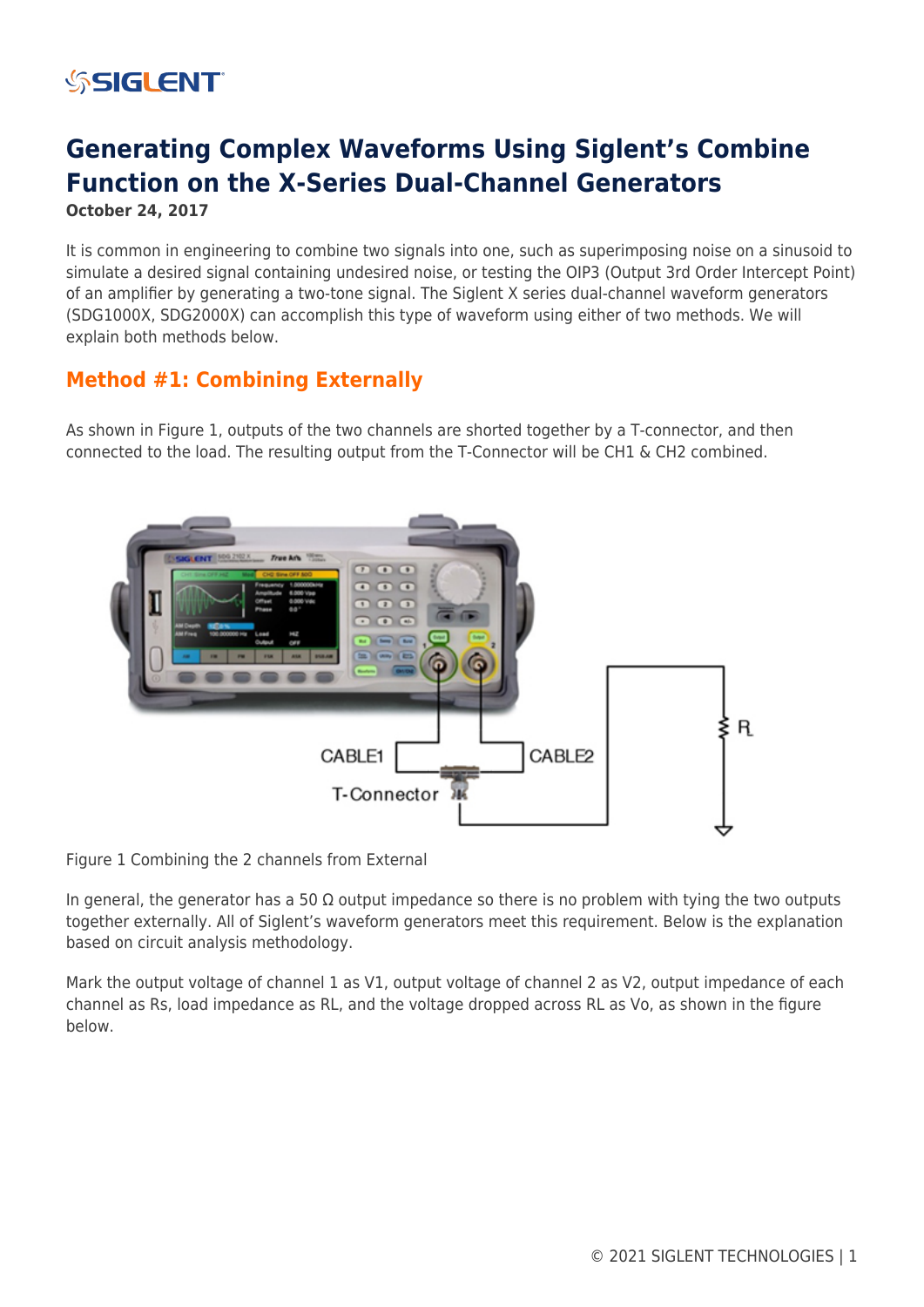



According to the superposition principle of linear circuits, Vo can be decombined into Vo1 and Vo2, which are respectively the equivalent voltage on the load generated by V1 and V2, as shown in the figure below. The calculation for Vo1 , Vo2 and Vo are shown in formula (1).



Generally, the output impedance, Rs, is 50  $\Omega$ , so formula (1) can be rewritten as:

$$
V_o = (V_1 + V_2) \cdot \frac{R_L}{2R_L + 50}
$$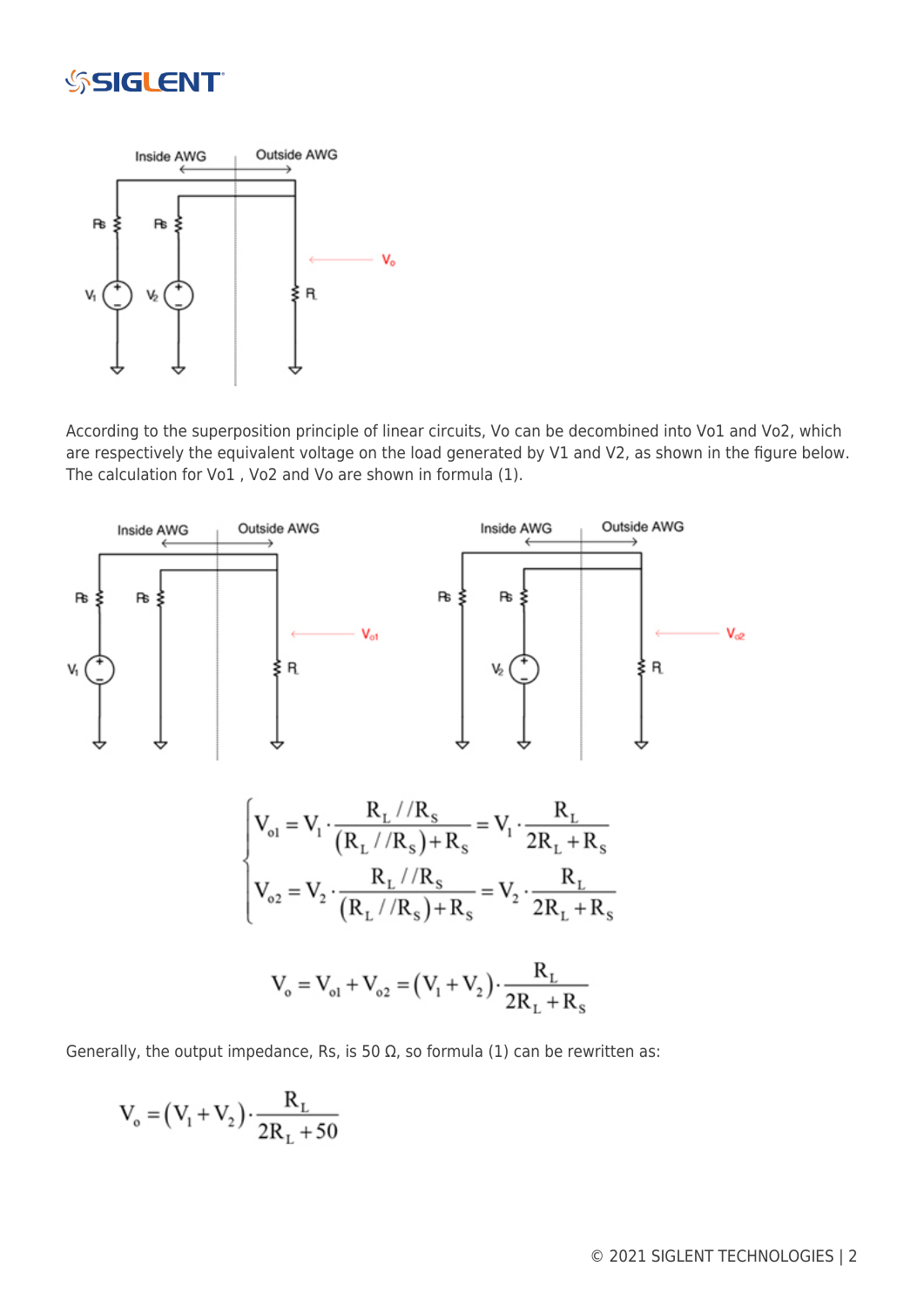

The most common two load conditions are discussed below:

1. 
$$
R_L = 50\Omega
$$
:

$$
V_o = (V_1 + V_2) \cdot \frac{50}{100 + 50} = \frac{1}{3} (V_1 + V_2)
$$

Attention should be paid that V1 and V2 are two times that of the set value (V1', V2') by user when the channel load of the channel is set as 50  $\Omega$ . Therefore, if Vo is represented with the set value of both channels, formula (2) can be rewritten as:

$$
V_o = \frac{1}{3}(V_1 + V_2) = \frac{2}{3}(V_1' + V_2')
$$

2.  $R_1 = HiZ$ 

$$
V_o = \lim_{R_L \to \infty} (V_1 + V_2) \cdot \frac{R_L}{2R_L + 50} = \frac{1}{2} (V_1 + V_2)
$$

### **Method #2: Combining Internally**

Method #1 has some limitations:

1. Per formula , Vo isn't the simple sum of the outputs of the two channels. A cofficient which is relevant to RL should be multiplied on the sum. Therefore, to get a correct Vo, users should caculate V1 and V2 according to their own application.

2. Method #1 only applies to the signal with low frequency. The cable 1 or cable 2 in Figure 1 is a stub on the signal path for the channel which is not conneted to it. (i.e. For channel 2, cable 1 is a stub, and vice vesa). As we know, a stub in a signal path will cause refletion which causes signal integraty issues. This kind of issue is not obvious when working with low frequencies but cannot be ignored at higher frequencies.

3. Requires several external components, including two BNC cables and a T connector, at a minimum.

In view of the problems listed above, Siglent's SDG1000X and SDG2000X series dual-channel have added the Waveform Combine function to the internal operation of the generator. With this added feature, combining waveforms is a simple process.

Press the Utility button on the front panel, and choose Output Setup, then Wave Combine.The user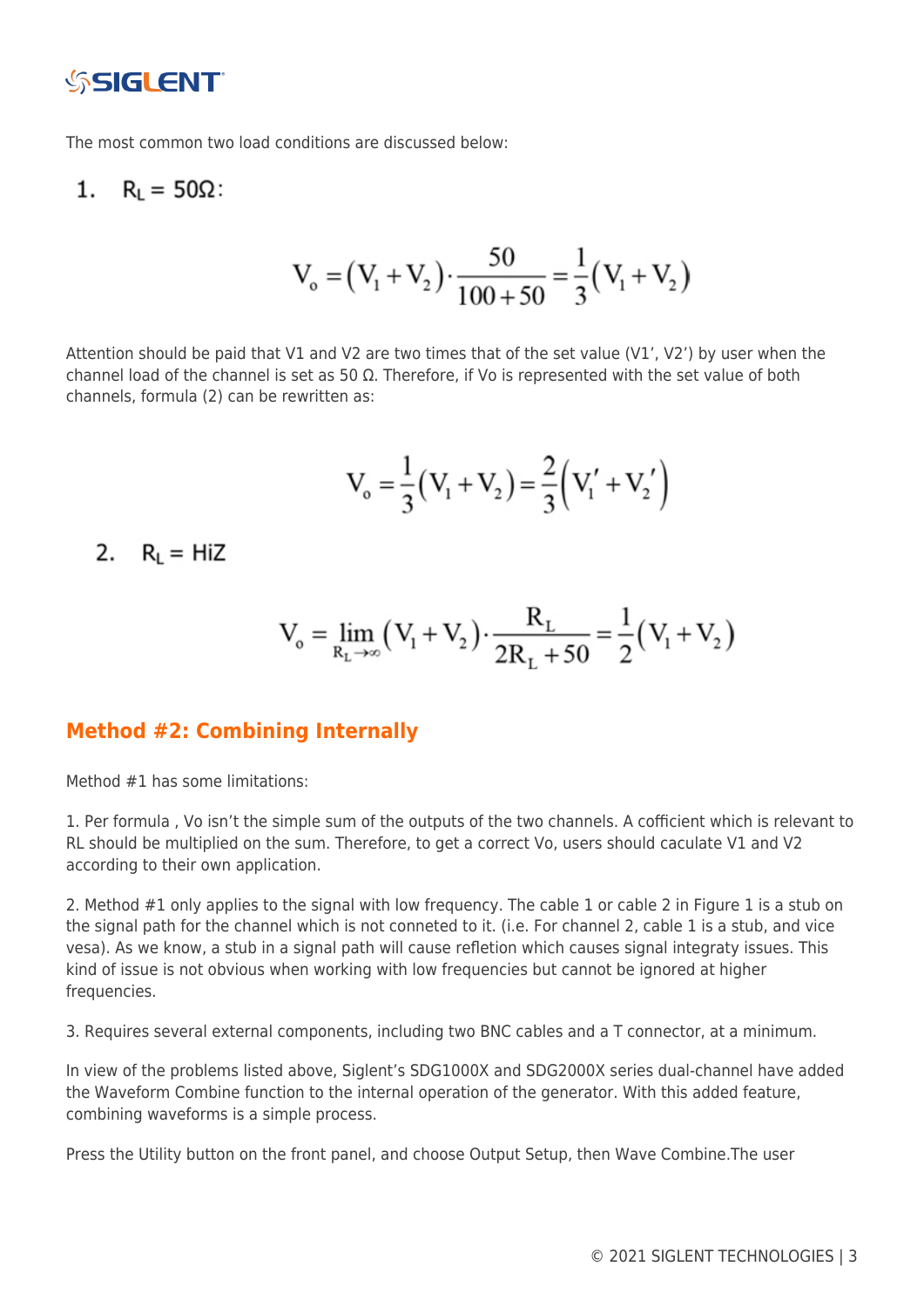

interface of the Waveform Combine function will be shown, as in Figure 2:



Figure 2 User Interface of the Waveform Combine Feature

By default, channel 1 outputs the waveform set by "CH1" interface, channel 2 outputs the waveform set by "CH2" interface. That is to say, both the channels will not output the combined waveform, see Figure 2 (a). As long as the CH1 is set to "CH1+CH2", the combined waveform CH1+CH2 is output from channel 1, as shown in Figure 2 (b).

The X series waveform generators can combine the waveforms from the two channels internally. As a result, only one external cable is necessary, saving external accessories and guaranteeing signal integrity. Meanwhile, the other channel can output its original waveform or combined waveform.

The combined waveform of X series generators isn't simply pre-calculating the sum of the two channels' waveform data, then storing to the lookup table and finally outputting it via DDS. It's a real-time calculation of the data. The benefits include:

1. The combined waveform is generated in real time, without the need to recalculate and load the waveform data every time the setting of waveform is changed.

2. To superpose a real non-periodic random noise is possible, which is definitely superior to the precalculated period noise stored in DDS.

3. All the EasyPulse and TrueArb waveforms generated by the X series can be superposed. All the modulation, sweep and burst signals can be superposed.

## **Application Examples**

### **Example #1**

This is a popular application. To output a sinusoid polluted by noise, to verify the filtering or noise performance of some systems.

As shown in Figure 3, channel 1 is set to a sine wave with 1 kHz frequency, and channel 2 is set to noise. With the methods above, we can get a sinusoid with noise.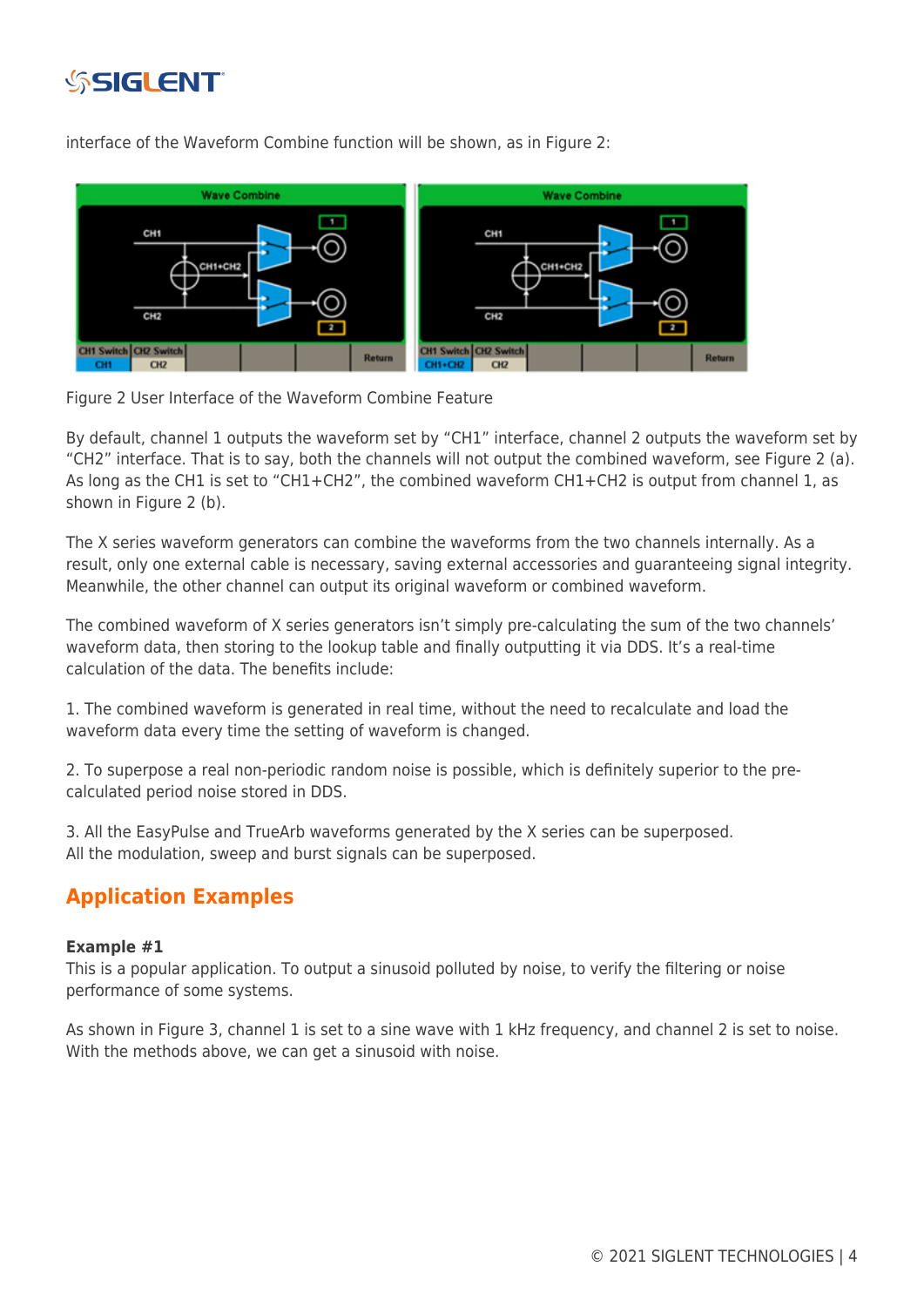

|                                   | "CH1:Sine.ON.HiZ |                                           | CH2:Noise.ON.HiZ                                               |                        |    | CH1:Sine.ON.HiZ       |              |               | "CH2:Noise.ON.HiZ |           |    |
|-----------------------------------|------------------|-------------------------------------------|----------------------------------------------------------------|------------------------|----|-----------------------|--------------|---------------|-------------------|-----------|----|
|                                   |                  | Frequency<br>Amplitude<br>Offset<br>Phase | 1.000 000kHz<br><b>2000 Vpp</b><br>0.000 Vdc<br>$0.00^{\circ}$ |                        |    |                       |              | Stdev<br>Mean | 100.0mV<br>0.000V |           |    |
|                                   |                  |                                           | Load<br>Output                                                 | HiZ<br>ON              | aл |                       |              |               | Load<br>Output    | HiZ<br>ON | aь |
| <b>Frequency</b><br><b>Period</b> | <b>Amplitude</b> | <b>Offset</b><br>HighLevel LowLevel       | <b>Phase</b>                                                   | <b>Harmonic</b><br>Off |    | <b>BandSet</b><br>Off | <b>Stdev</b> | <b>Mean</b>   |                   |           |    |

Figure 3 Setup of the Waveform Generator in Example 1

Figure 4 and Figure 5 respectively show the output waveforms generated externally (Method 1) and internally (Method 2). Combined results are consistent. Alternately, we measured the combined waveform using an oscilloscope with 1 MΩ input impedance (Can be approximated regarded as Hi Z). According to formula , the amplitude of the combined waveform using Method #1 is half of the set value. This does not occur using Method 2.



Figure 4 Sinusoid with Noise from Method #1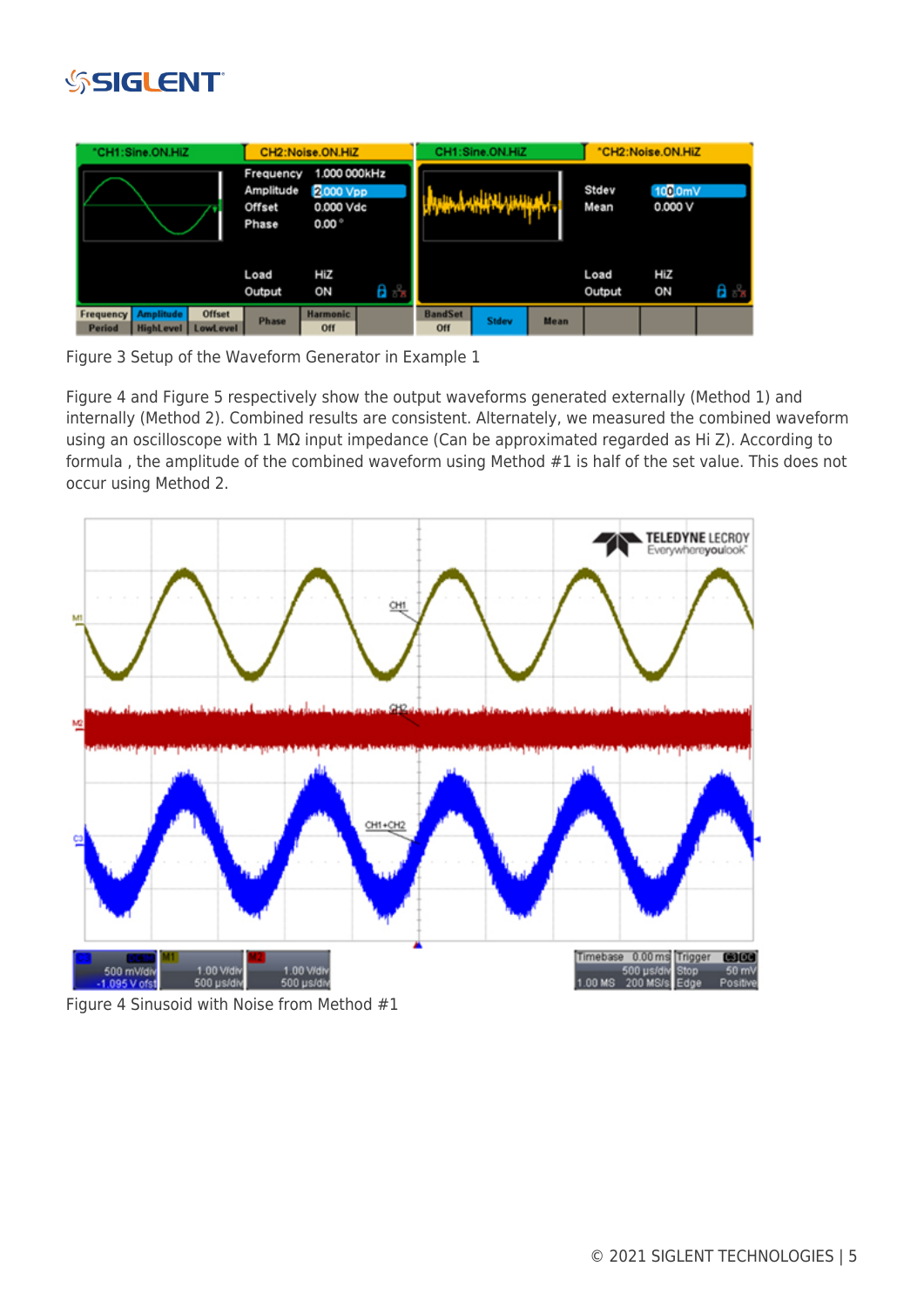# **SSIGLENT**



Figure 5 Sinusoid with Noise from Method #2

### **Example #2**

The following is an example of how to generate a two-tone signal.

As shown in Figure 6, channel 1 is set to sinusoid with 1 kHz frequency, and channel 2 is set to sinusoid with 3 kHz frequency. Figure 7 and Figure 8 respectively show waveforms generated externally and internally. As before, the combined waveform from the two methods are consistent as expected, but the amplitude of the waveform created by external combination is half of the set value.

| "CH1:Sine.ON.HIZ    |                                      |                           | CH2:Sine.ON.HiZ              |                                                                   |      | CH1:Sine.ON.HiZ     |                                      |                           | "CH2:Sine.ON.HiZ                                                                                             |                        |    |
|---------------------|--------------------------------------|---------------------------|------------------------------|-------------------------------------------------------------------|------|---------------------|--------------------------------------|---------------------------|--------------------------------------------------------------------------------------------------------------|------------------------|----|
|                     |                                      |                           | Amplitude<br>Offset<br>Phase | Frequency 1000 000kHz<br>2.000 Vpp<br>0.000 Vdc<br>$0.00^{\circ}$ |      |                     |                                      |                           | <b>8.000 000kHz</b><br>Frequency<br>2.000 Vpp<br>Amplitude<br>0.000 Vdc<br>Offset<br>$0.00^{\circ}$<br>Phase |                        |    |
|                     |                                      |                           | Load<br>Output               | HiZ<br>ON                                                         | 8 ਨੇ |                     |                                      |                           | Load<br>Output                                                                                               | HiZ<br>ON              | Ħа |
| Frequency<br>Period | <b>Amplitude</b><br><b>HighLevel</b> | <b>Offset</b><br>LowLevel | <b>Phase</b>                 | <b>Harmonic</b><br>Off                                            |      | Frequency<br>Period | <b>Amplitude</b><br><b>HighLevel</b> | <b>Offset</b><br>LowLevel | <b>Phase</b>                                                                                                 | <b>Harmonic</b><br>Off |    |

Figure 6 Setup of the Waveform Generator in Example 2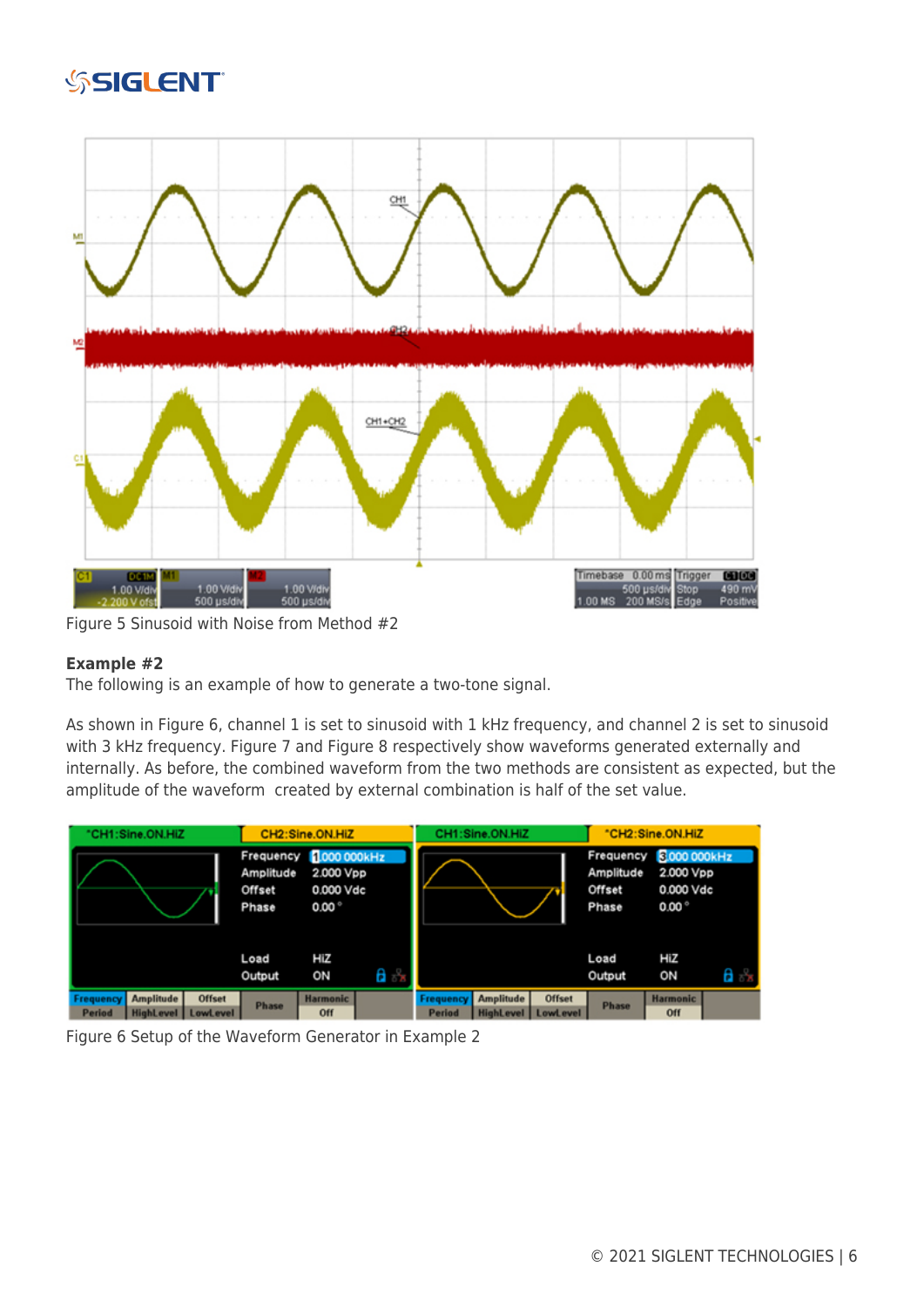





Figure 8 Two-tone from Method #2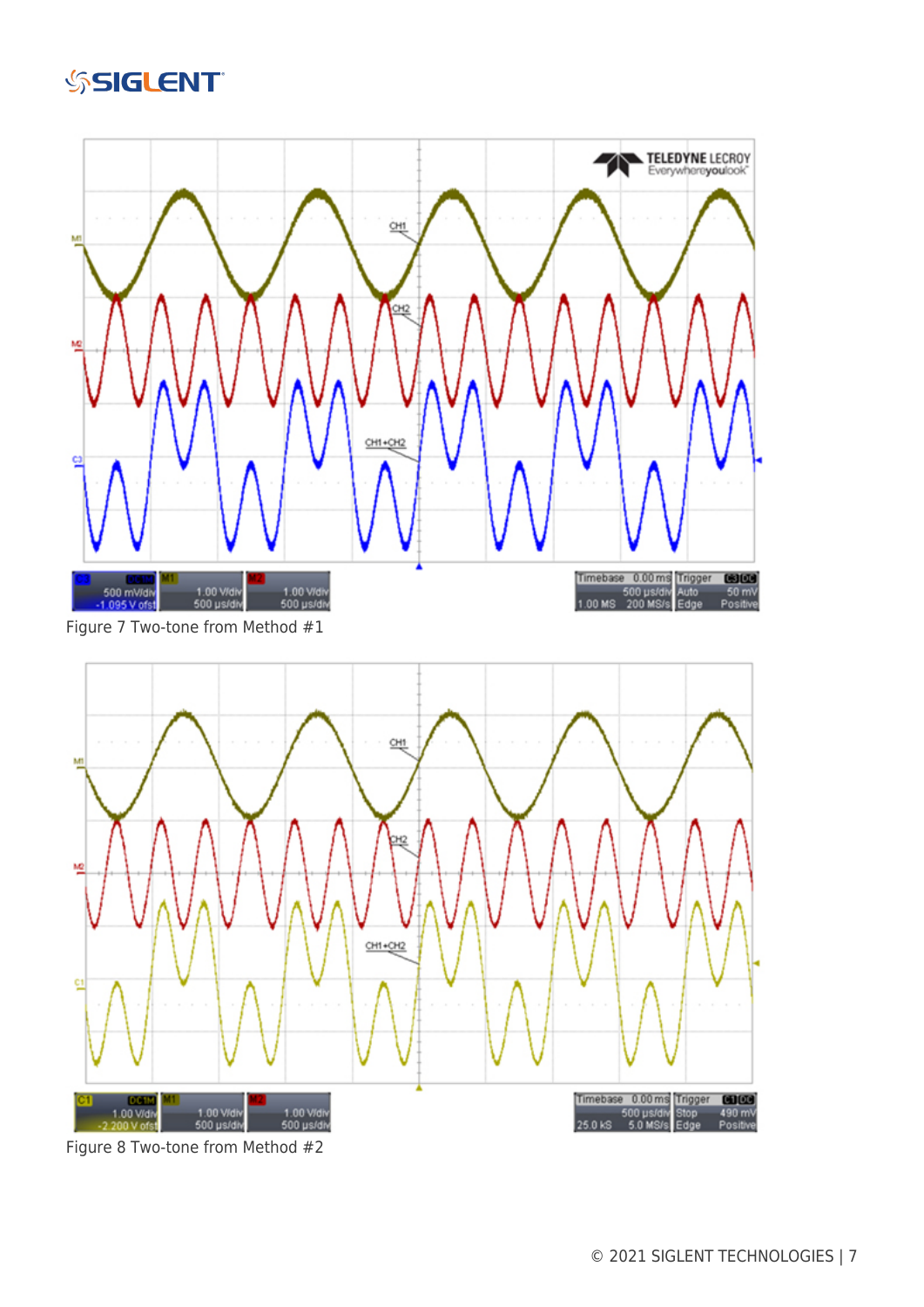

## **Conclusion**

The X series dual-channel waveform generators from Siglent (SDG1000X, SDG2000X) are capable of combining the outputs of the two channels. And the internal combining method has the advantage of the real-time ability of superposing random noise, modulation signals, sweep signals, burst signals, EasyPulse waveforms and TrueArb waveforms. From the above, the X series dual-channel waveform generators provide users a new better way to generate complex waveforms accurately and conveniently.

All released versions of the SDG1000X support the function of Waveform Combination. For the SDG2000X, the releases after 2.01.01.21R2 (included) support it. Users of older SDG2000Xs can get the function free by upgrading the firmware for their X series generators.